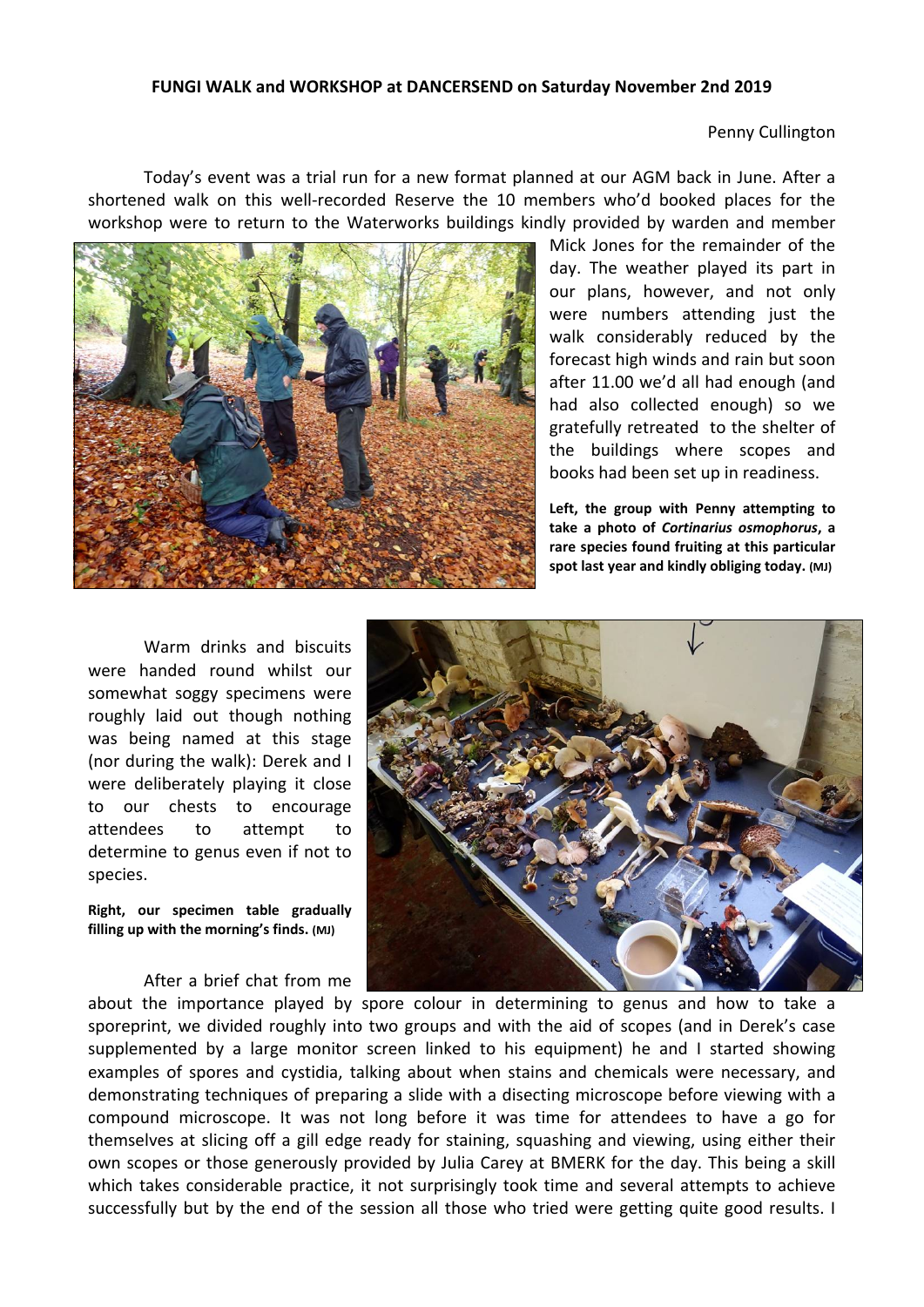think everyone found it hard to take on board just how infinitesimal a strip from the gill is needed for success: it's definitely a case of 'less is more' and 'if you can see it with the naked eye it's too big'!



 **Above, Derek and Penny expounding (MJ)** 

A break for packed lunches provided diversion at one point when Robert noticed that some of the foil wrapping round my sandwiches had been shredded into bits onto the bread. Further investigation revealed some suspiciously large holes and putting two and two together, I enquired of Mick if there could be mice in the building. Sure enough there were, and checking in my bag where the sandwiches had spent the morning, I found the culprit was still in there having been unable to escape! Our furry friend was then gently but firmly tipped into a hedge outside by Claudi!

We'd provided a good selection of specialist books and keys and spent time in the afternoon trying to work through a few keys, explaining some of the terminology used in descriptions and discovering the pitfalls such as having to decide between extremely similar spore sizes sometimes given in the couplets in keys. We packed up soon after 4.00 and everyone seemed to have thoroughly enjoyed this brief sortie into the world of mycology with scopes. Some were even enthused to do more of it and we will definitely try to include another similar event here next year, though maybe a bit earlier in the season to avoid the colder conditions and thick leaf deposit which made finding fungi quite a challenge today.

Thank you to all attendees for coming and particularly to Mick for making us so welcome and laying on refreshments, also to Julia from BMERK for the generous loaning of scopes and books. There follow a few more photos, thanks to Mick and Justin, to give a flavour of the day.